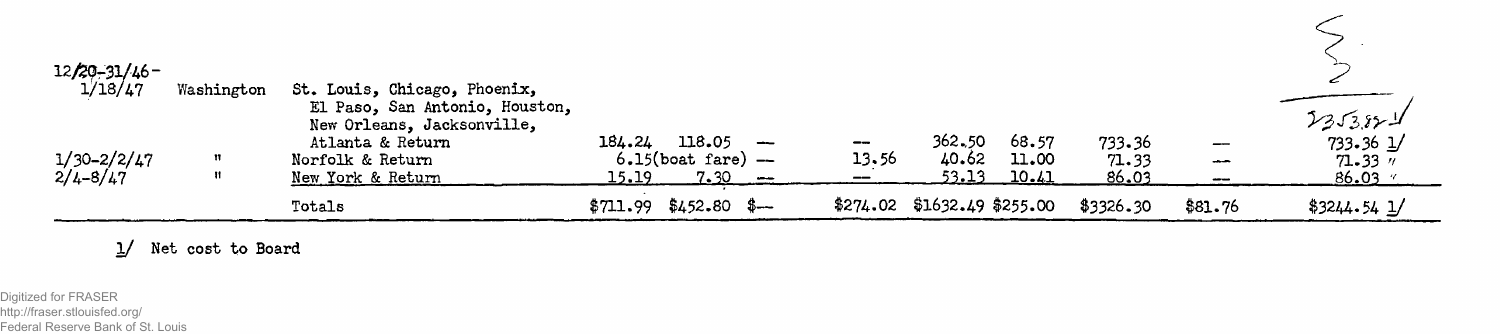## **STATEMENT OF TRAVEL PERFORMED BY MEMBERS OF THE BOARD COVERING TRIPS TERMINATING IN 1946, TO AND INCLUSIVE OF DECEMBER 16, 1946.**

| Period<br>of<br>Travel            | From       | Tо                                                                                 | Rail                | Pullman      | Airline                  | Auto-                           | mobile Per Diem | Miscel-<br>laneous                                        | Total           | Board<br>Reimbursed<br>by Traveler  | Tax Remitted to<br>Collector of In-<br>ternal Revenue |
|-----------------------------------|------------|------------------------------------------------------------------------------------|---------------------|--------------|--------------------------|---------------------------------|-----------------|-----------------------------------------------------------|-----------------|-------------------------------------|-------------------------------------------------------|
| Ernest G. Draper:<br>$1/8 - 9/46$ | Washington | New York & Return                                                                  | $$14.45$ \$ 3.00 \$ |              |                          |                                 | \$15.00         | $$2.10$ \$                                                | $34.55$ \$      | $\overline{\phantom{a}}$            |                                                       |
| M. S. Eccles:                     |            | 12/20/45-1/14/46 Washington Ogden & Return                                         | 131.65              | 31.50        | $\qquad \qquad \qquad -$ |                                 |                 | $\overline{\phantom{m}}$                                  | 163.15          | 163.15                              | 24.47                                                 |
| $2/3 - 6/46$<br>$4/6 - 8/46$      | Ħ<br>n     | New York & Return<br><b>11</b>                                                     | 8.46<br>7.36        | 1.73<br>1.50 | 10.05<br>10.05           | $\overline{\phantom{a}}$<br>--- | 20.00<br>20.00  | 1.00<br>$-$                                               | 41.24<br>38.91  | $-$<br>$-$                          | $\overline{\phantom{m}}$                              |
| $4/30 - 5/3/46$<br>10/24-26/46    | n          | Kansas City, St. Louis & Return<br>Also N.Y. to Washington $1/$<br>Boston & Return | --<br>--            | -            | 99.45<br>36,80           | $-$                             | 30,00<br>28.13  | $\overline{\phantom{m}}$<br>$\qquad \qquad \qquad \qquad$ | 129.45<br>64.93 | 10.052/<br>$\overline{\phantom{m}}$ | 1.512/                                                |
|                                   |            | Totals                                                                             | $$147.47$ $$34.73$  |              | \$156.35                 |                                 | $*$ \$ 98.13    | 1.00<br>\$                                                | \$437.68        | \$173.20                            | \$25.98                                               |

**1/ New York to Washington ticket retained by Mr. Eccles and Board reimbursed therefor. 2/ Voucher deductionsj other items in these columns are cash refunds. Use of ticket not actually reported.** 

| R. M. Evans:        |            |                                |                             |                          |         |                              |                    |            |           |                  |                              |
|---------------------|------------|--------------------------------|-----------------------------|--------------------------|---------|------------------------------|--------------------|------------|-----------|------------------|------------------------------|
| $1/1 - 13/46$       | Washington | St. Paul & Return              | \$25.30\$                   | 8.95                     | \$56.55 | $-\!$ $\!$                   | \$32.50            | 4.25<br>Œ. | \$127.55  |                  | 8 --                         |
| $2/6 - 7/46$        | Ħ          | Winston Salem, N.C. & Return   | 11.54                       | 5.80                     | 13.05   | $\qquad \qquad \blacksquare$ | 12.50              | 5.25       | 48.14     |                  |                              |
| $2/13 - 14/46$ $1/$ | Ħ.         | Baltimore & Return             | --                          | --                       |         | --                           | 12,50              | --         | 12.50     | $- -$            |                              |
| $3/19 - 29/46$      | Ħ          | New Orleans & Return           | --                          | $\overline{\phantom{m}}$ | 95.90   | $ -$                         | 92.50              | 5.30       | 193.70    | $-1$             |                              |
| $5/14 - 16/46$      | Ħ          | Oklahoma City & Return         | --                          | ---                      | 111.20  | $\qquad \qquad \blacksquare$ | 27.50              | 2.90       | 141.60    | $-1$             |                              |
| $7/14 - 16/46$      | n          | Boston & Return                | 31.43                       | 15.70                    |         | --                           | 17.50              | 6.50       | 71.13     |                  |                              |
| $7/24 - 26/46$      | Ħ          | Chicago, Negaunee & Marquette, |                             |                          |         |                              |                    |            |           |                  |                              |
|                     |            | Michigan, & Return             | 17.90                       | 4.90                     | 54.50   | --                           | 25.00              | 4.07       | 106.37    |                  |                              |
| $8/7 - 9/46$        | 11         | Chicago & Return               | 25.30                       | 11.45                    | 27.25   | --                           | 25.00              | 4.26       | 93.26     |                  |                              |
| $8/29 - 9/27/46$    | Ħ.         | Omaha & Return                 |                             |                          |         | 144.62                       | 81.25              | 1.63       | 227.50    |                  |                              |
| 10/13-19/46         | n          | Green Bay, Wisc., Milwaukee,   |                             |                          |         |                              |                    |            |           |                  |                              |
|                     |            | Minneapolis & Return           | 20.10                       | 12.35                    | 69.15   | --                           | 31.25              | 6.85       | 139.70    | 11.752/          | 1.762/                       |
|                     |            |                                |                             |                          |         |                              |                    |            |           |                  | 2.10 Excess D.R. over Compt. |
| 10/28-29/46         | 11         | Hartford, Conn., & Return      | 21.65                       | 9.35                     |         | $- - -$                      | 12.50              | 1.50       | 45.00     | $- -$            |                              |
| 12/12/46            | n          | New York & Return              |                             | حسيسه                    | 20.10   | an an                        | 6.25               | 4.30       | 30.65     | $\hspace{0.5cm}$ |                              |
|                     |            | Totals                         | $$153.22$ \$ 68.50 \$447.70 |                          |         |                              | $$144.62$ \$376.25 | \$46.81    | \$1237.10 | \$13.85          | \$1.76                       |

**l/ No transportation claimed.** 

**2/ Represents cost of personal air lines ticket, and tax thereon, Huron to Minneapolis purchased by F.R.B. of Minneapolis and billed to the Board.** 

| Ronald Ransom:                 | $\mathbf{H}$                  |                                  |                             |          |                               |                   |            |                                 |             |                              |            |
|--------------------------------|-------------------------------|----------------------------------|-----------------------------|----------|-------------------------------|-------------------|------------|---------------------------------|-------------|------------------------------|------------|
| $\frac{2}{13} - 14/46$ 1/      |                               | Baltimore & Return               |                             |          |                               |                   | 8.00<br>\$ |                                 | 8.00<br>\$  | $\bullet$ $-$                |            |
|                                | 1/ No transportation claimed. |                                  |                             |          |                               |                   |            |                                 |             |                              |            |
|                                |                               |                                  |                             |          |                               |                   |            |                                 |             |                              |            |
| M. S. Szymczak:                |                               |                                  |                             |          |                               |                   |            |                                 |             |                              |            |
| $12/31/45 - 1/3/46$ Washington |                               | New York & Return                | $$15.82$ \$                 | 3.23     | -86                           |                   | \$12.50    | $\overline{\phantom{m}}$        | 31.55<br>\$ |                              |            |
| $2/5 - 9/46$                   |                               |                                  | 14.45                       | 3.00     |                               |                   | 42.50      | --                              | 59.95       |                              |            |
| $2/13 - 15/46$                 | n                             | Baltimore, New York & Return     | 13.51                       | $3 - 23$ | $\overline{\phantom{m}}$      |                   | 25.00      | $\qquad \qquad \text{---}$      | 41.74       | --                           |            |
| $3/1 - 4/46$                   | Ħ                             | New York & Return                | 14.45                       | 3.00     | $\overline{\phantom{m}}$      | --                | 32.50      | $-$                             | 49.95       | --                           |            |
| $4/21 - 23/46$                 |                               | Ħ                                | 15.82                       | 8.99     | $\qquad \qquad \qquad \qquad$ | $- -$             | 15.00      | $\qquad \qquad \longrightarrow$ | 39.81       | $\overline{\phantom{a}}$     |            |
| $4/30 - 5/7/46$                | n                             | 11.<br>- 11                      | 14.45                       | 4.45     | $-$                           |                   | 70.00      | -                               | 88.90       | --                           |            |
| $5/10 - 11/46$                 | 11                            | New York, Atlantic City & Return | 18.59                       | 5.05     | $\overline{\phantom{a}}$      |                   | 17.50      | $-$                             | 41.14       | $\qquad \qquad \blacksquare$ |            |
| $5/15 - 17/46$                 | n                             | Columbus, Ohio & Return          | 34.70                       | 15.35    | $\overline{\phantom{m}}$      |                   | 17.50      | $-$                             | 67.55       | --                           |            |
| $5/29 - 6/3/46$                | Ħ                             | Chicago & Return                 | 46.45                       | 20.40    | ---                           |                   | 50.00      | $-$                             | 116.85      | --                           |            |
| $6/13 - 16/46$                 | 11                            | New York & Return                |                             |          | --                            | 22.70             | 35.00      | $-$                             | 57.70       | --                           |            |
| $6/22 - 25/46$                 | 11.                           |                                  | 14.45                       | 4.45     |                               | --                | 32.50      | $\qquad \qquad$                 | 51.40       | --                           |            |
| $7/3 - 8/46$                   | 11                            | Ħ                                | 7.36                        | 2.95     | 10.05                         | $- -$             | 50.00      | $\overline{\phantom{m}}$        | 70.36       | --                           |            |
| $7/12 - 15/46$                 | 11                            | 11.                              | 7.35                        | 2.95     | 10.05                         | ∽                 |            | ---                             | 20.35       | 20.35                        | 3.05       |
| $7/19 - 23/46$                 | Ħ                             | n                                | 7.36                        | 2.95     | 10.05                         | --                | 40.00      | $\overline{\phantom{m}}$        | 60.36       | --                           |            |
| 7/25/46                        | n                             | Chicago & Return                 |                             | --       | 54.50                         | --                | 7.50       | $\overline{\phantom{a}}$        | 62.00       | --                           |            |
| $7/26 - 29/46$                 |                               | New York & Return                |                             |          | $- -$                         | 22.70             | 35.00      | $\overline{\phantom{m}}$        | 57.70       | --                           |            |
| $8/4 - 7/46$                   |                               | Madison, Wisc., & Return         | 4.29                        | .80      | 60.10                         | --                | 35.00      | $\qquad \qquad \longrightarrow$ | 100.19      | --                           |            |
| $8/9 - 13/46$                  |                               | New York & Return                | 14.45                       | $6 - 75$ | --                            |                   | 40.00      |                                 | 61.20       | --                           |            |
| 8/20/46                        | Ħ                             |                                  |                             |          |                               |                   |            |                                 | 8.86        |                              |            |
|                                |                               | New York                         | 7.36                        | 1.50     |                               |                   |            |                                 |             |                              |            |
|                                |                               | Totals                           | $$250.86$ \$ 89.05 \$144.75 |          |                               | $$45.40$ \$557.50 |            |                                 | \$1087.56   | $20 - 35$                    | \$<br>3.05 |